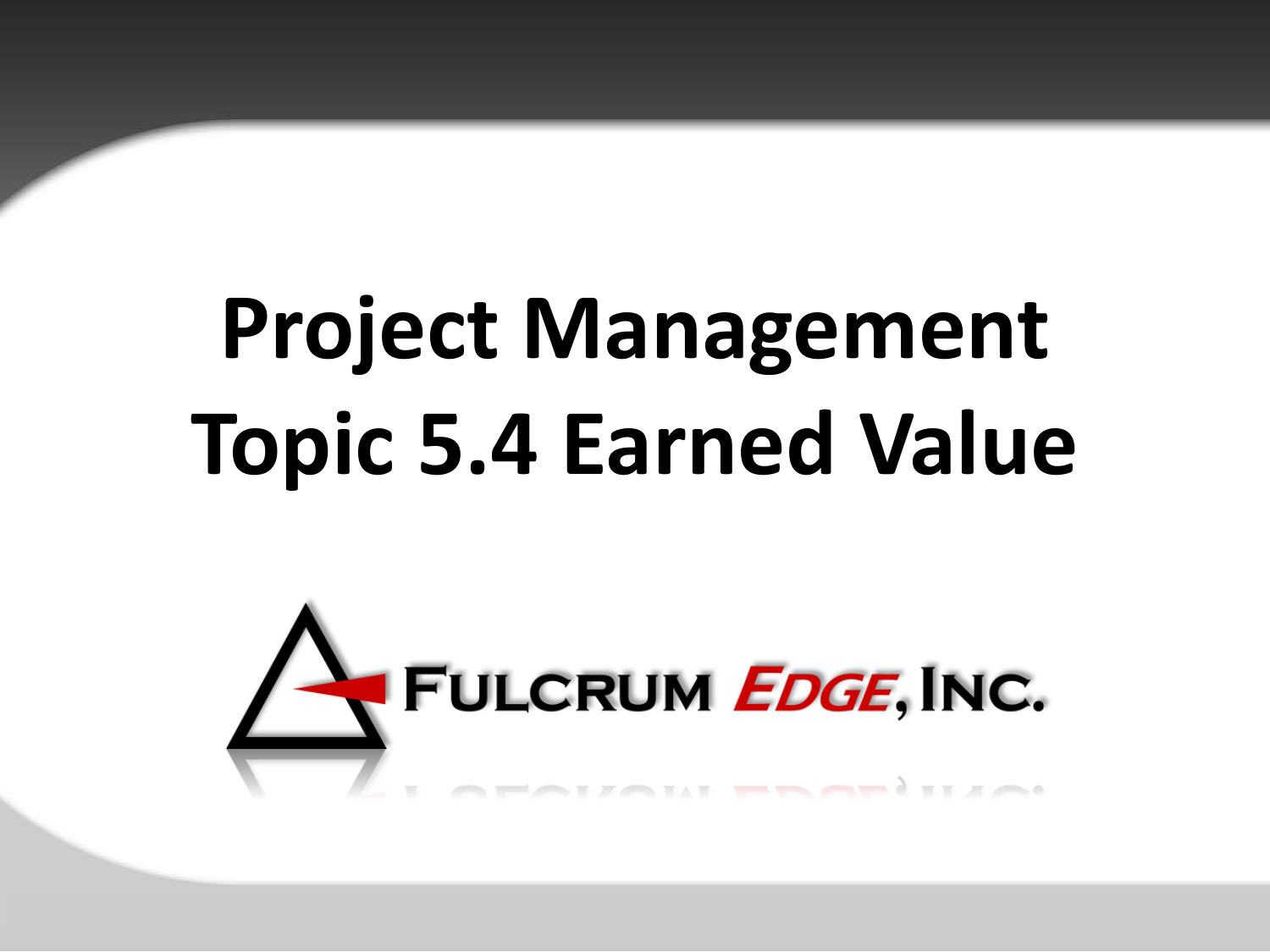### **Earned Value Management**

- Earned Value is the accumulated budgeted cost of work performed for specified time period
- Comparing earned value to the plan and actual costs yields efficiency ratios for schedule and cost, respectively
- These ratios normalize the data to provide assessment of project performance, display trends, and aid in forecasting
- Always check findings against the critical path

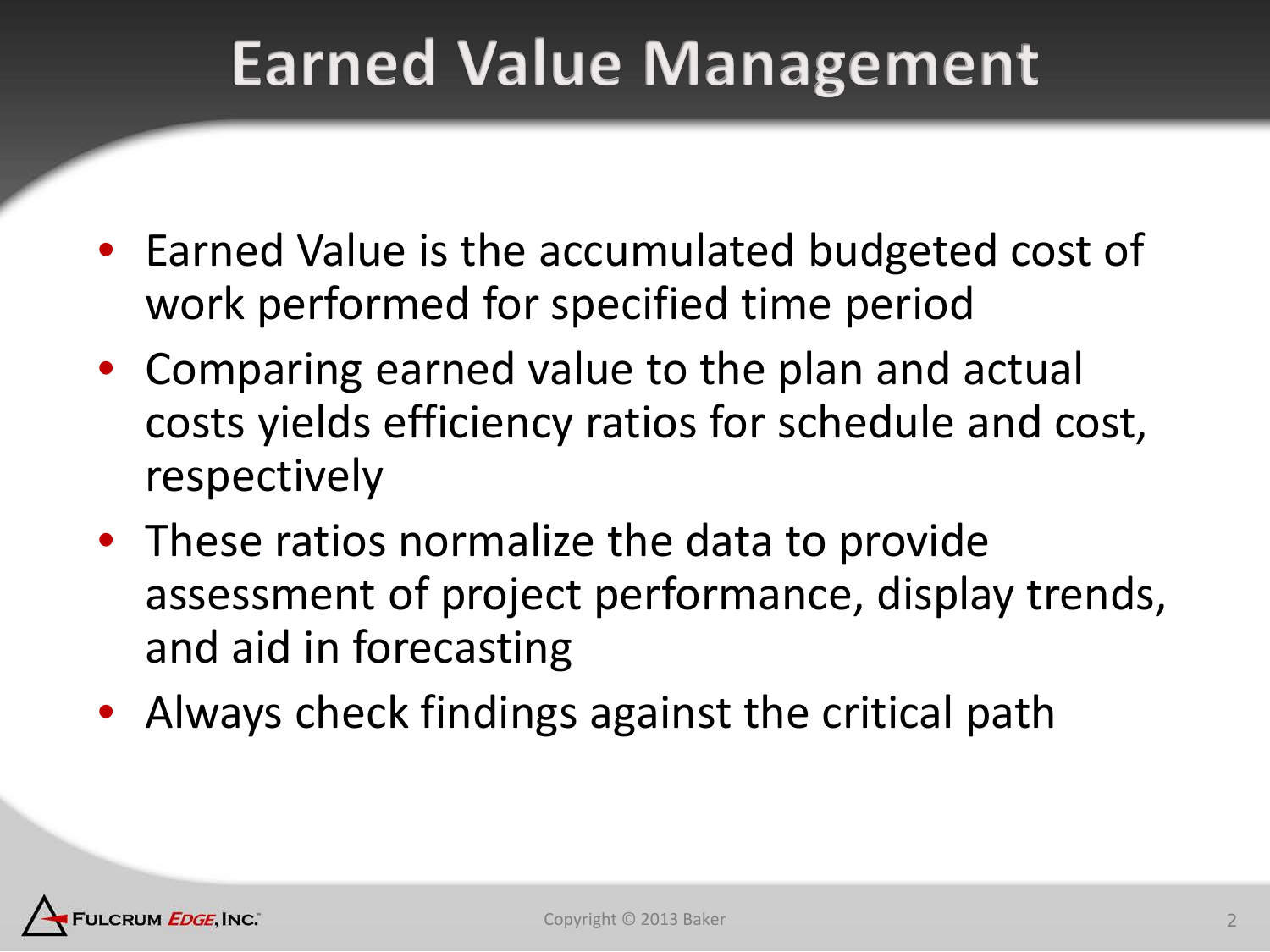### **Earned Value & Indexes**

- **PV = Planned (Budgeted) Value** of work scheduled
- **EV= Earned Value** of work accomplished
- **AC= Actual Cost** of work performed

$$
SPI = \frac{EV}{PV} \qquad CPI = \frac{EV}{AC}
$$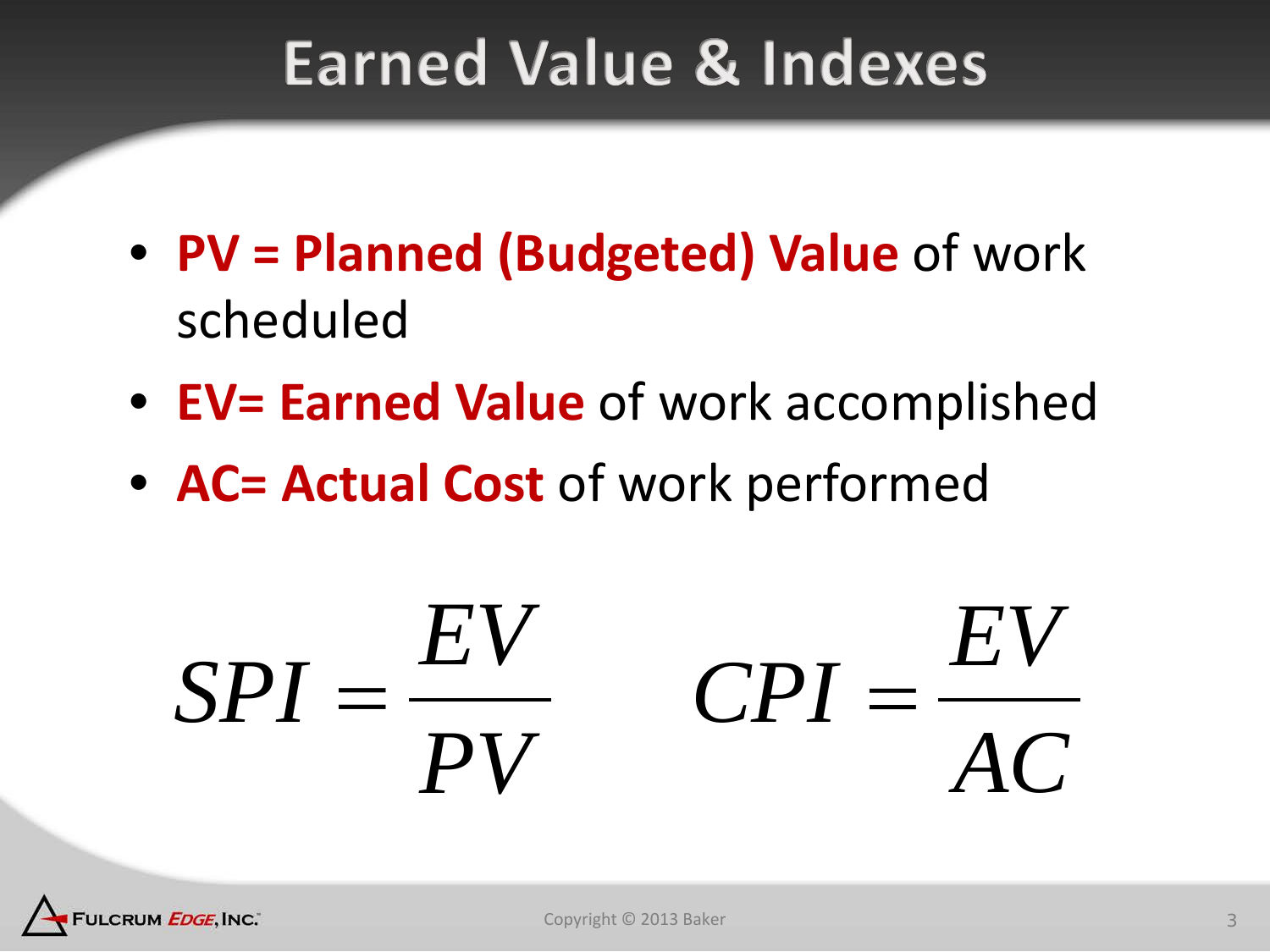### **Alternate Designations**

#### • **Planned Value (PV)**

- CBC: Budgeted Value of work scheduled
- BCWS: Budgeted Cost of Work scheduled

### • **Earned Value (EV)**

- CEV: Earned Value work accomplished
- BCWP: Budgeted Cost of Work Performed
- **Actual Cost (AC)**
	- CAC: Actual Cost of work performed
	- ACWP: Actual Cost of work performed

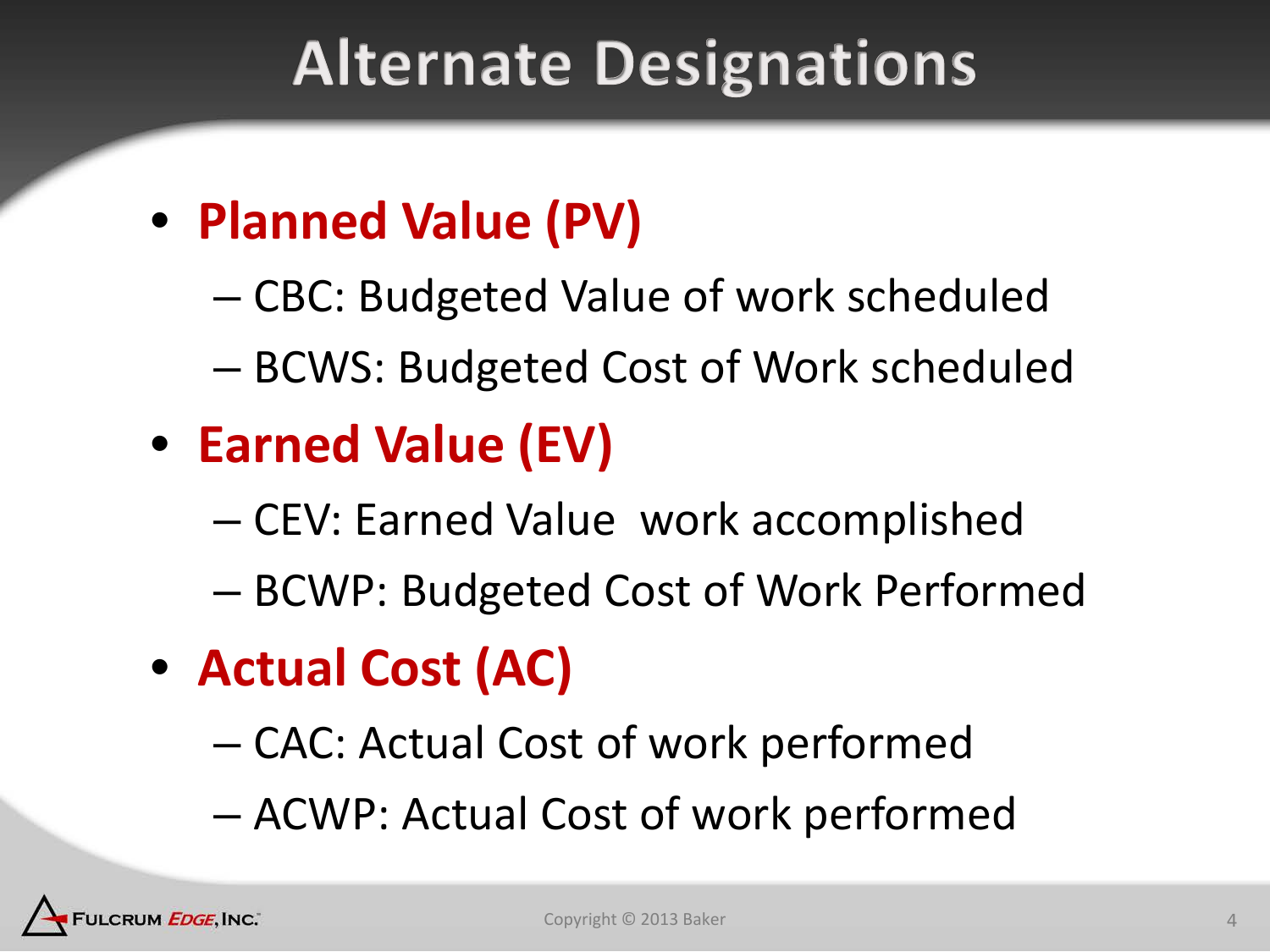### Interpretation of Indexes

#### **Greater than 1 is Good**





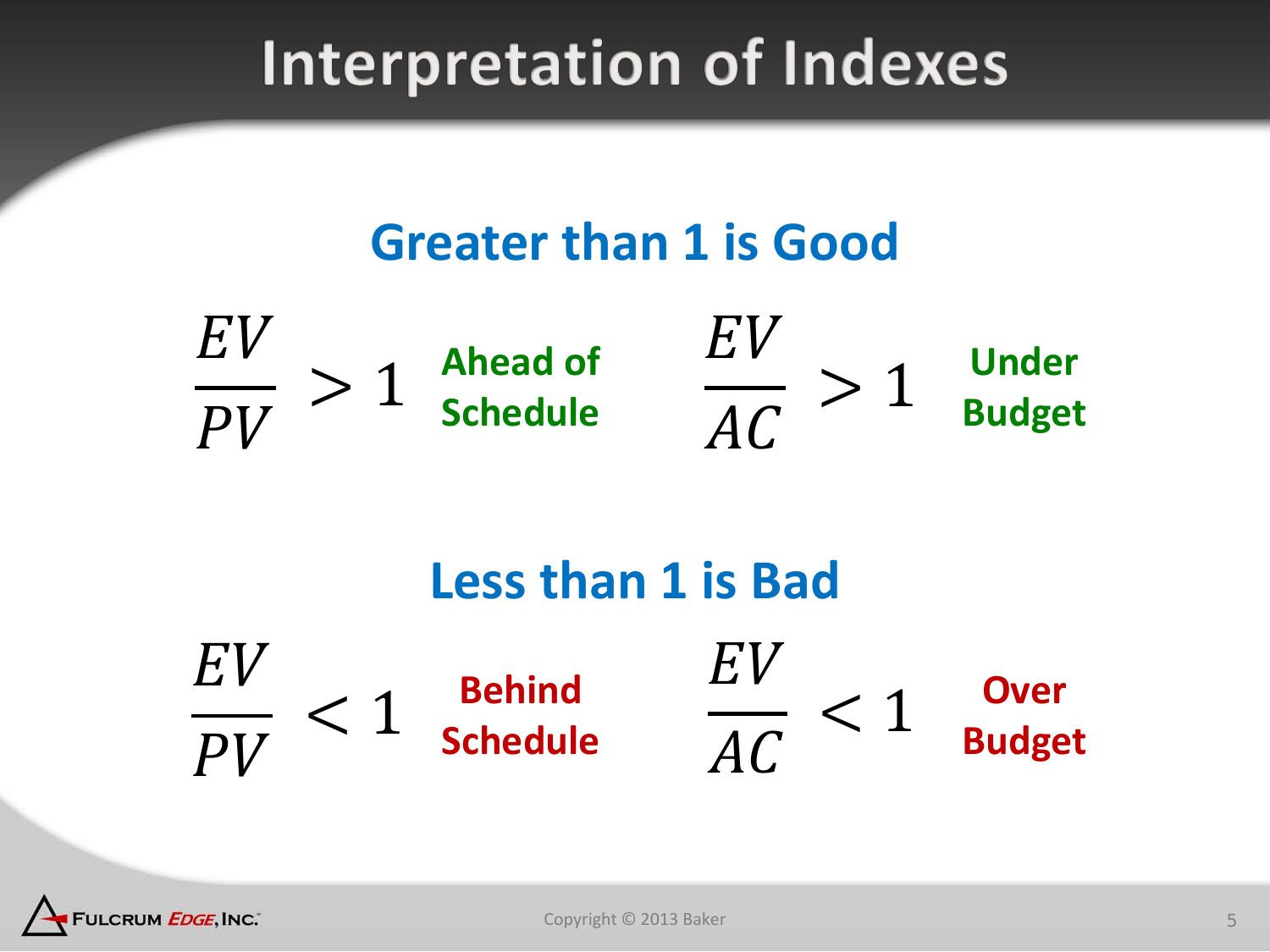### **Cost and Schedule Variances**

## • Cost Variance (CV)  $CV = EV - AC$ • Schedule Variance (SV)  $SV = EV - PV$

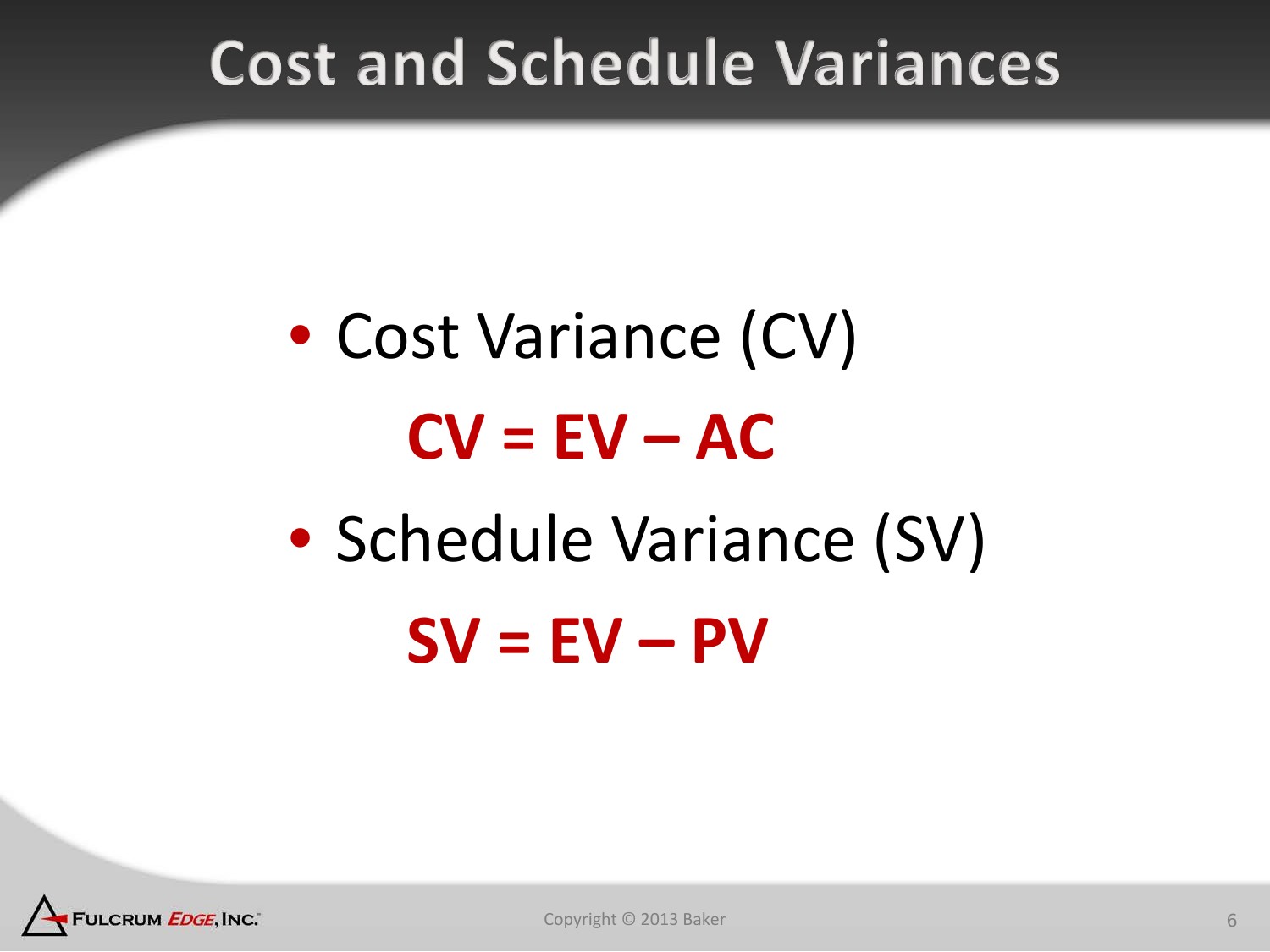### 5.4.1 Roundtable Exercise



### **Performance Indexes**

- What equations did your author use to compute CPI and SPI?
- Given the following performance indexes: SPI=1.2, CPI=0.9, what is your project status?
- How could this have occurred?

#### **Share your thoughts in roundtable discussion**

#### Learn by Doing Project Management Page 132

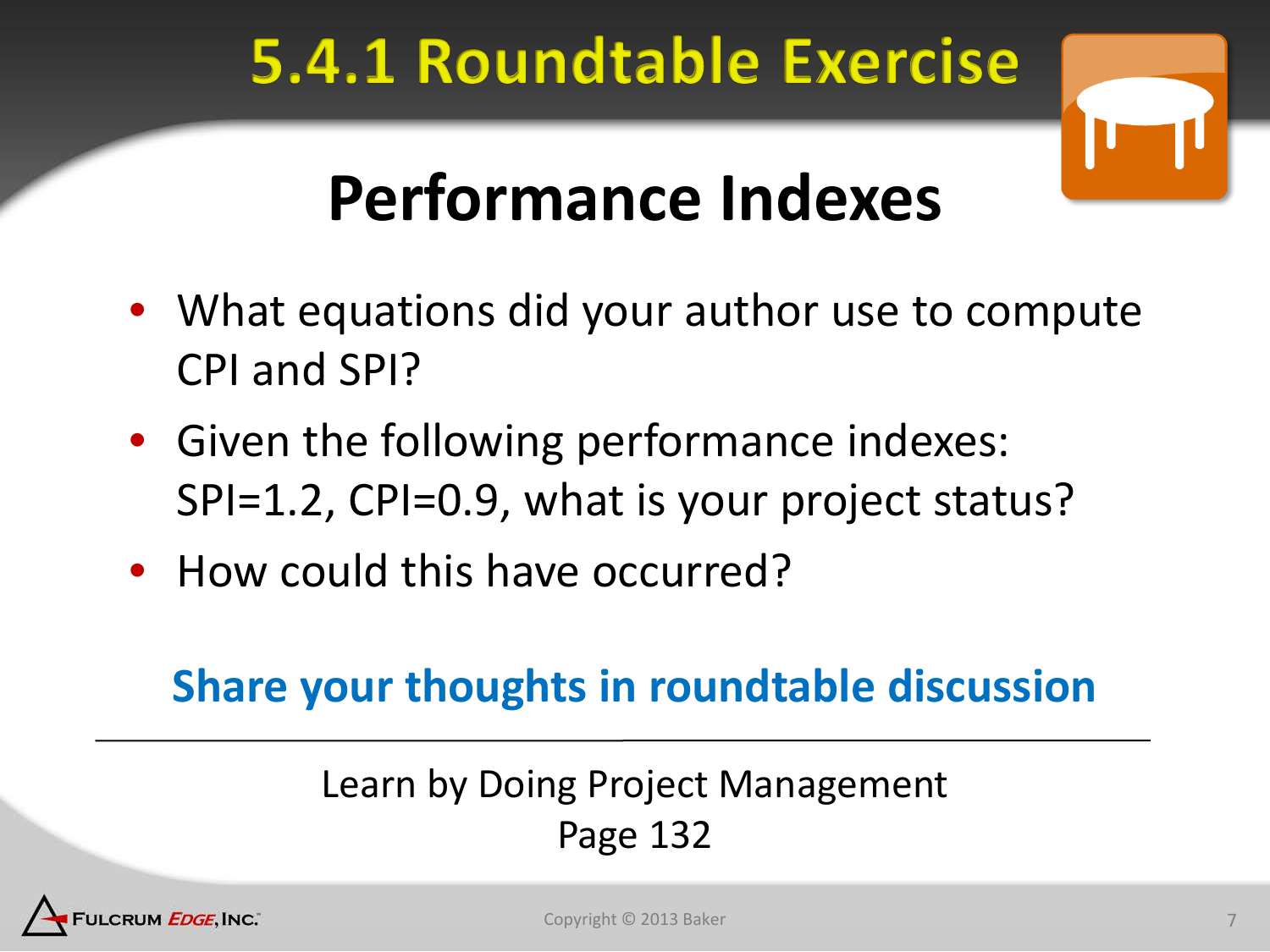### Forecasting

- Using the project budget and certain assumptions, the Estimate At Completion (EAC) is determined
- Assuming "X" efficiency for balance of project  $EAC = AC + [(Budget - EV)/X]$ – Forecasted Variance = Budget - EAC

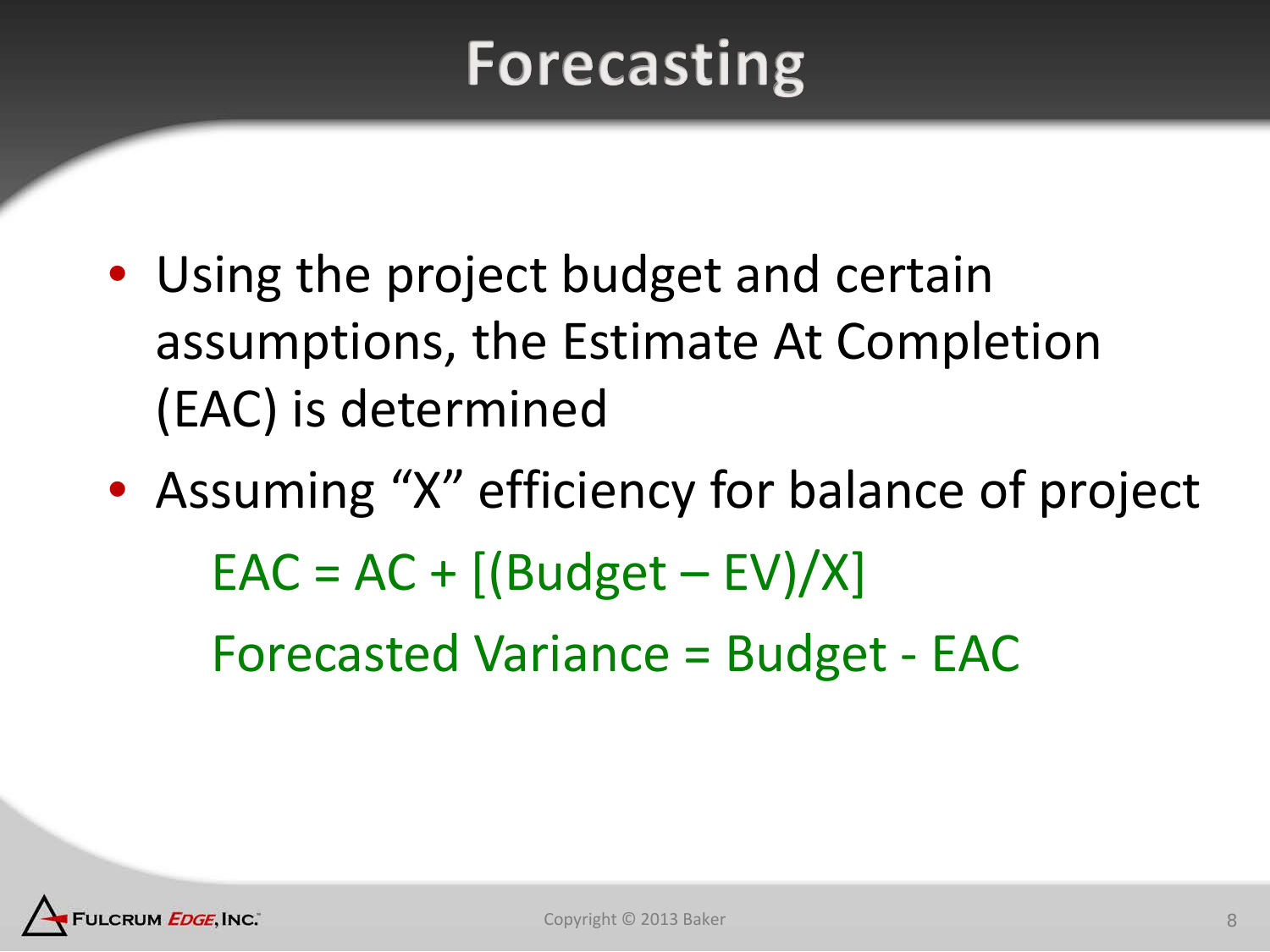### **5.4.2 Team Exercise**



### **Earned Value**

#### Learn by Doing Project Management Pages 133-134



Copyright © 2013 Baker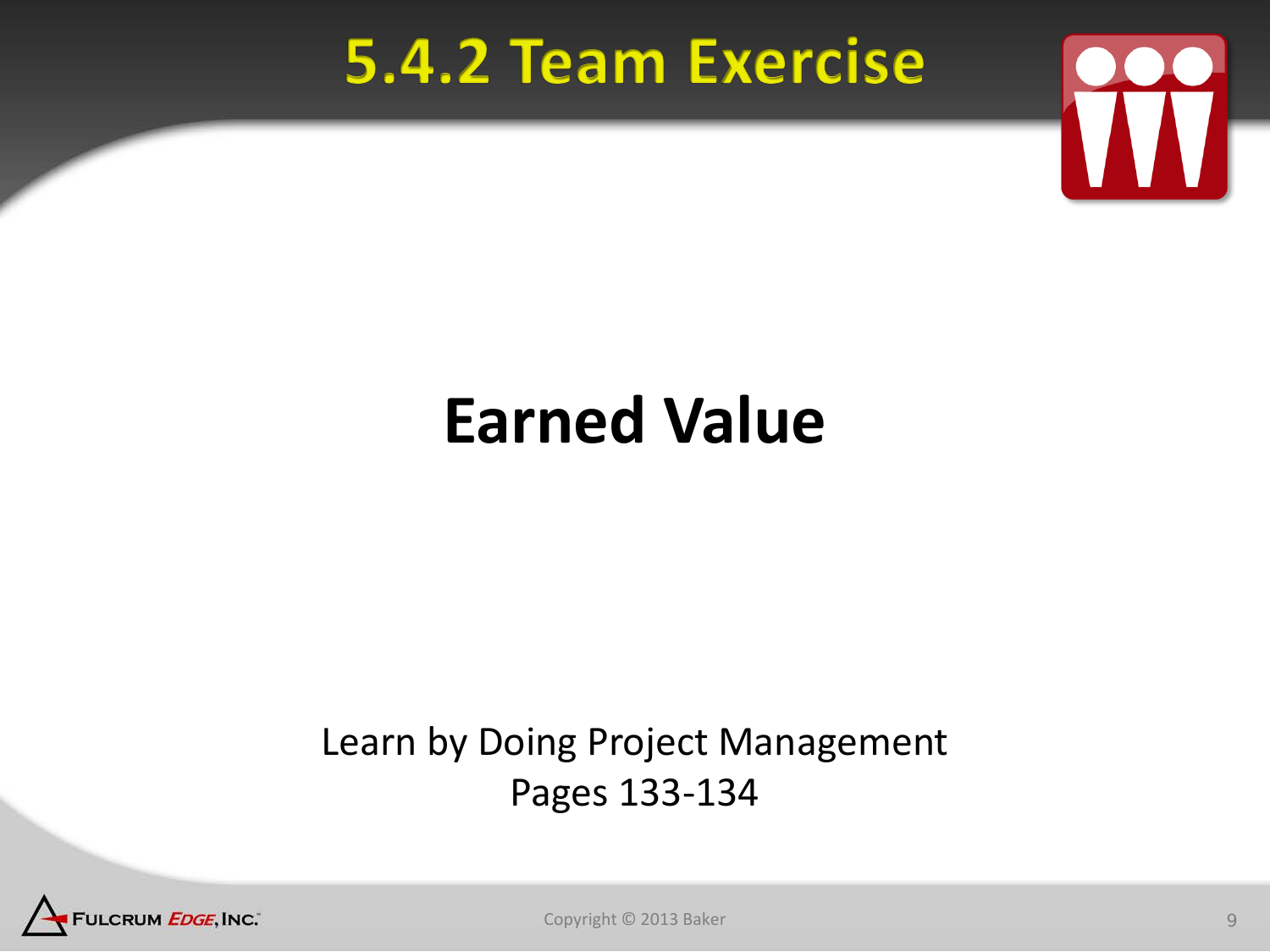### **Performance Trends**

- Plotting the cumulative values for EV, PV, and AC reveals trends
- Whenever **EV** is **above** the **PV** line, the project is **ahead of schedule**
- Whenever **EV** is **above** the **AC** line, the project is **under budget**